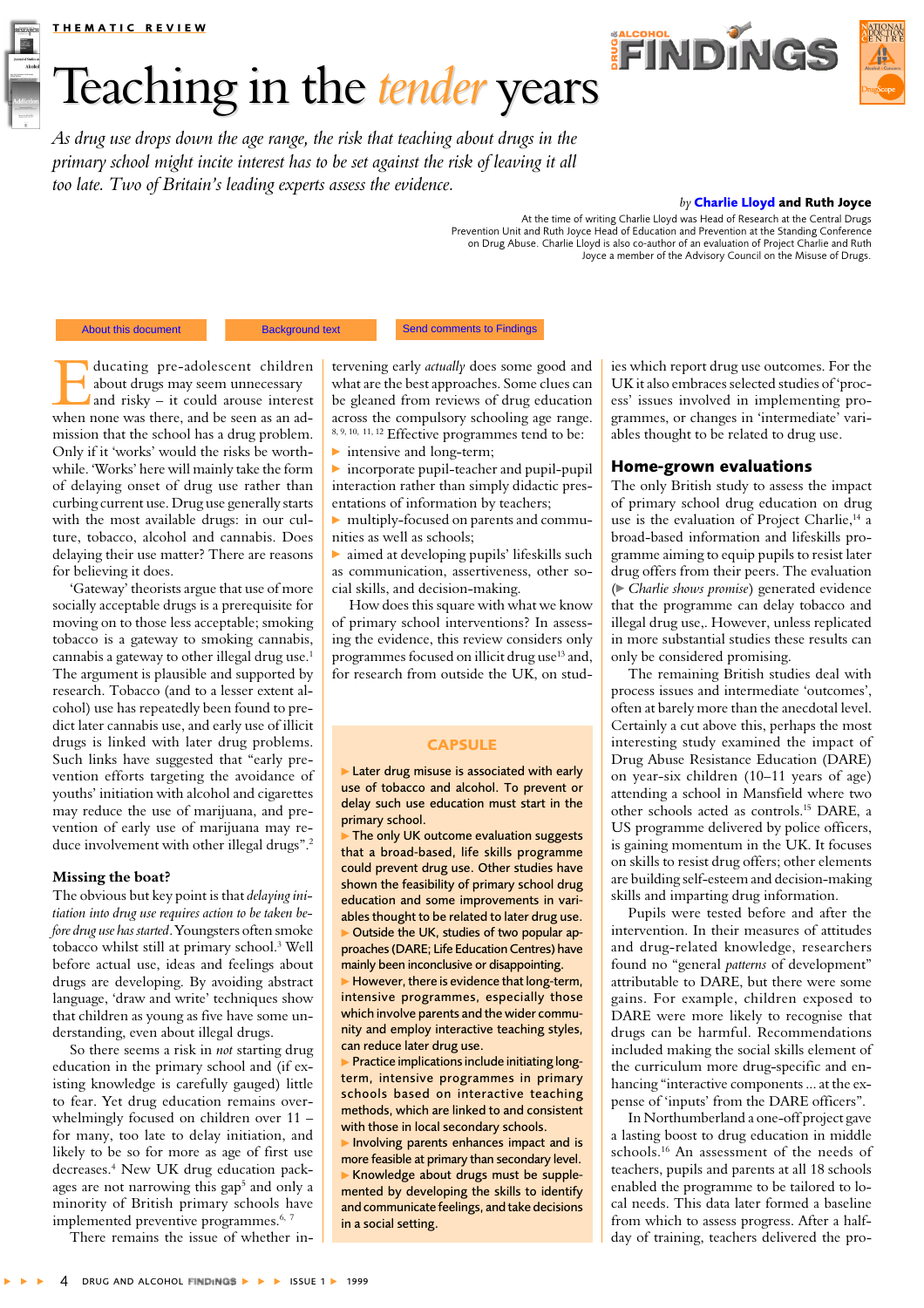

gramme to year-five pupils (aged 9-10) in four hour-long sessions in a single week. During the week an evening meeting informed parents about the programme and about drugs, and involved them in their children's drug education. After the intervention, teachers reported improved drug-related knowledge and confidence; pupils gave more realistic responses to drug discovery scenarios; and parents showed more confidence and support for drug education. The intervention also provided a model for continuing drug education in most of the schools.

Reports from London<sup>17</sup> and Avon<sup>18</sup> have shown that locally produced primary school teaching materials can be acceptable to teachers and considered effective teaching tools.

## Pupil-to-pupil approaches

Already noted is the superiority of interactive teaching methods. The ultimate in interactivity is to enable children to devise and deliver the education as well as receive it  $$ pupil-to-pupil education or 'peer' education if educators and educated are roughly the same age. However, reports from secondary schools show things can go badly wrong (chaos and disruption in the classroom) if peer educators lack teaching skills; slightly older pupils seem more likely to receive respect in the classroom.

Uncomfortable about handing control to pupils and about methods such as role play, teachers sometimes curtail peer programmes, accounting for some apparent failures. Impacts are easiest to demonstrate for the educators rather than the educated: such impacts may be the chief intended outcome.

A UK evaluation of pupil-to-pupil drug education reported on a play performed by year 10 and 11 secondary pupils to year six primary pupils.<sup>19</sup> Mounting the play needed special funding and entailed considerable preparatory and follow up in the recipient schools. The audiences enjoyed the experience and retained some clear safety and antidrug messages.

One school used the play as an assessed piece of year 11 drama work, giving it a 'legitimate' place in the curriculum. Focusing drug education on such concrete outputs (plays, posters, leaflets, videos) can double up as a form of communications/media education, the results of which can be used to involve and inform parents and other pupils. In another primary school, year six pupils produced a video shown to parents; perhaps because it featured nearly all the children. parental attendance was unusually high.<sup>20</sup> Six months after they had left primary school the video-makers had retained "knowledge and understanding of drugs and a greater confidence in their own abilities to deal with new situations, particularly those in which drugs might be on the menu".

## **Lessons from abroad**

Even outside the UK few studies have focused on primary school-age drug preven-

## **Charlie shows promise**

Pupils exposed to Project Charlie in two primary schools were recontacted four years later when at least 13<sup>1</sup>/<sub>2</sub> years of age. The most stringent test of the curriculum compared pupils from a school where year-five classes (aged 9-10) had been randomly allocated to Project Charlie or to no drug education (the control group). Project Charlie pupils were significantly less likely to have tried tobacco. With respect to drinking alcohol there was no difference and the numbers trying illegal drugs were too small to generate significant results.

Project Charlie pupils from both schools were also compared with later classmates in secondary school. Tobacco and illegal drug use

were significantly less common among Project Charlie pupils (a third as many had tried illegal drugs), but there was no way of excluding the possibility that this was due to other factors.

Project Charlie had not improved decisionmaking skills or drug-related knowledge, but did seem to have significantly enhanced ability to resist peer pressure and increased negative attitudes to drugs.

Samples in this study were small (in the randomised groups, just 20 and 14) and while all the statistically significant outcomes favoured Project Charlie, some non-significant trends (especially relating to alcohol use) were in the opposite direction.

tion. Major exceptions are US studies of DARE and the mainly Australian studies of Life Education Centres. Both programmes have a considerable following in the UK so warrant special attention.

#### Bring in the police?

In the USA, DARE is usually delivered by uniformed police officers to children aged 10 to 12 in 17 weekly lessons of about 45 minutes. The five most rigorous evaluations published in academic journals are summarised below.

In two US studies DARE had the intended impact on attitudes to drugs but in one, no impact on drug use or intentions to use<sup>21</sup> and.

 $\blacktriangleright \blacktriangleright$  the obvious but key point is that delaying initiation into drug use requires action to be taken **before** drug use has started.

in the other, an impact on alcohol use but none on tobacco or cannabis use.<sup>22</sup> In both, short follow-up periods (meaning pupils were not yet old enough to use drugs in any numbers) mitigated against finding impacts on drug use. Another study in Illinois faced the same problem but did report a temporary impact on tobacco and alcohol use which a year later had disappeared.<sup>23, 24</sup>

Two US studies did employ follow up periods long enough to observe drug use outcomes. In one the impacts on attitudes to drugs and ability to resist peer pressure seen a year after DARE were not sustained at five years.<sup>25</sup> In the second the time trend was reversed: DARE had no impact at three-year follow-up but at six years significantly fewer boys (roughly a quarter less) had tried 'outsider' drugs (inhalants and illegal drugs other than cannabis).<sup>26</sup> For the sample as a whole results were equivocal and there was no impact on girls or on more accepted forms of drug use – tobacco, alcohol and cannabis.

DARE's unconvincing results may be partly due to a teaching style which lacks the interactivity found to maximise impacts. Police training and ethos may be incompatible with such approaches.<sup>27, 28</sup> More generally, outsiders drafted in to do lessons may (even more so than teachers) lack the required skills or feel uncomfortable with allowing children leeway to interact on the contentious topic of illegal drugs.

## Roadshows please but do they prevent?

Originating in Australia, Life Education Centres are mobile units delivering drug education at primary and secondary schools. In the UK they target both legal and illegal drugs. Using audio-visual aids such as puppets and illuminated models of body systems and organs, the aim is to help children make responsible decisions about themselves and their bodies by illustrating how drugs affect the body. Staged components are offered each year, aiming to complement the school's in-house programme. Classes last 30 minutes to two hours, but teachers are encouraged to run preparatory and follow-up sessions

As with DARE, evaluation has proved contentious. Two studies have shown the Centres to be popular with teachers, who report positive impacts on children.<sup>29,30</sup> These and other studies have also examined outcomes, but each had serious methodological flaws.<sup>31, 32, 33</sup> Even the most sophisticated study was not able to randomly allocate schools to Life Education versus control conditions.<sup>34</sup> The Centres appear popular with children, teachers and parents, but their impact on behaviour remains an open question.

#### Other approaches

DARE and Life Education Centres are major players, but many other  $-$  in some cases, more promising – programmes have been shown to affect attitudes, knowledge, resistance skills and intentions. Four that have been followed up for long enough to examine impacts on behaviour are briefly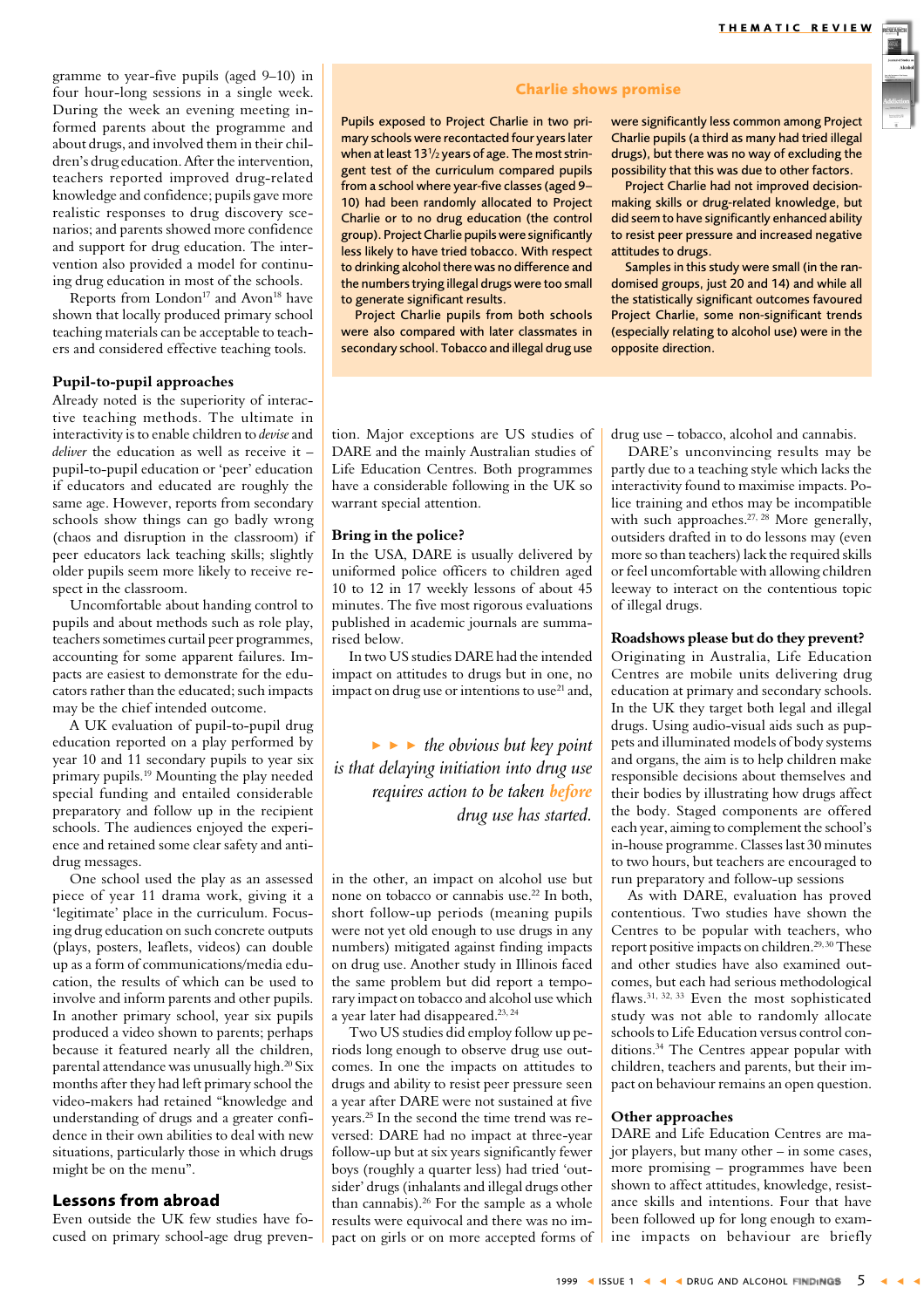

The evaluation literature is too thin (especially in the UK) to form the sole support for practice recommendations, so these suggestions also draw on what we know of the UK education system, and what we can extrapolate from experience and from other sectors.

#### **Start in primary school**

 $\triangleright$  Primary schools should build drug education into development plans and their brochures should outline the school's approach to drugs. Local education authorities and drug action teams should encourage and enable primary school staff, governors and parents to develop and support drug education.

Teacher training institutions need to include drug education in their basic programmes, especially for primary sector teachers.

Information on where children are 'starting from' can help tailor curricula to pupil needs, reducing the risk of introducing over-sophisticated and unnecessary information too early.

#### Make it long-term and intensive

Long-term, intensive programmes have the greatest impact.

It is important to place drug education on the agendas of primary-secondary linkage structures such as liaison officers and crossphase families of schools.

Common staff drug training programmes across primary and secondary levels have been used to facilitate a consistent approach.<sup>40</sup>

 $\blacktriangleright$  The first years of secondary schooling are the ones most under pressure from the statutory curriculum. Significant relaxing of curriculum pressure may be needed to ensure continuity from primary school.

#### **Involve parents and communities**

Involving parents enhances effectiveness. This is more feasible at primary than secondary level because parent-school contact is closer, more regular and more local.

Parents should be extensively involved in the development or review of school drug policies. Teachers should consider the opportunities for involving parents in the selection or development of drug education resources.

Parental involvement can be a route to, and one aspect of, wider community reinforcement of drug education, helping prevent schoolbased activities being 'overwhelmed' by the wider environment.

#### **Focus on lifeskills**

Knowledge about drugs must be supplemented by developing the language and skills to identify feelings, communicate these to others, and take decisions in a social setting. The natural locus for this is the personal, social and health education curriculum.

As a start schools may want to audit their social and lifeskills development activities.

Drug education's locus in the science curriculum gives the information element statutory status, not the skills elements. Overcoming this entails reconfiguring the curriculum to create space for skills development.

To introduce topics such as drug education, schools need flexibility to manage their timetables. This has been reduced by the restrictive targets on which their performance is judged.

Primary schools should support the development of a nationally accepted personal, social and health education curriculum.

Initial teacher training courses show passing, if any, reference to lifeskills training. This and the in-service training needs of existing teachers will have to be addressed.

#### **Be interactive**

Evidence that interactive teaching is more effective than didactic presentations has major implications for teacher training.

There may be a need to refocus training on teaching methods rather than subject expertise. School administrative systems must be supportive of this teaching style. Practical issues such as the influence teachers have over class size and rooms are important.

Sophisticated assessment, monitoring and recording tools will be needed to ensure that teaching achieves the prescribed objectives.

Interactive teaching makes heavy demands on classroom management. Outside speakers/

visitors may not have the necessary skills: their use should be carefully planned, monitored and evaluated

Even in primary schools, pupil involvement can profitably be extended to school policy making over drug education and the handling of drug-related incidents.<sup>41</sup>

#### Peer approaches: promising but tricky

Peer education shows promise but remains largely ill-defined and unproven, posing potential pitfalls if peer educators are insufficiently prepared. At the moment it may be more realistic to expect and work for benefits for the educators as much as, or more than, the educated.

Peer educators must be selected for their credibility with the audience and trained and provided ongoing support. Careful planning is essential, including preparation and follow up of recipient classes.

Problems may be minimised by using slightly older pupils trained not just in drug knowledge, but also in the teaching skills needed to maintain order in a class of younger near-peers.

Pupils recently graduated to secondary school may have more credibility, but an overcrowded curriculum means within-school approaches are more feasible.

Crediting the outputs of peer educators as achievements in other subjects can help create curriculum space for their work.

 $\blacktriangleright$  The production of materials or events such as plays gives a focus to the activity, provides a concrete achievement, and can be used to involve parents.

#### Targeting 'at-risk' pupils unproven

Targeting pre-teens thought to be at high risk of later drug use is of doubtful efficacy and could amplify their risk behaviour through labelling and grouping such pupils together.

Many 'high risk' pupils, though later absent or excluded from secondary school, will attend primary school and can be reached there through universal approaches.

Pupils cannot be influenced by school-based activities if they are not there. Strategies which support schools in retaining pupils are vital.

described below.

Most promising was the Australian Illawarra programme.<sup>35, 36</sup> Aimed at pupils aged  $10-11$  in the last year (year six) of primary school, it covered legal and illegal drugs. First an evening meeting at school informed parents about the programme, then their children were introduced to it by year seven pupils from the previous year's programme. Six teaching units totalling 12 to 16 hours over several weeks covered decision-making. drug-related problems, alternatives to drug misuse, social pressures to take drugs, conformity, assertiveness and peer resistance skills. During this period there was a second parents' evening after which children worked in groups to produce drug-related materials and a short piece of drama, another 12 to 16 hours of work which culminated in a presentation to parents. The following year the pupils returned to their former primary school to introduce the programme to the new grade six pupils.

Compared to controls, four and a half vears later significantly fewer of the Illawarra children had ever used tobacco or cannabis but roughly the same number had tried alcohol. Also, levels (frequency/intensity of use) of tobacco use were (especially initially) lower and so was alcohol use in all but one of the follow-up years. The researcher argued that drug education should involve parents,

peers and teachers as well as the children. and should be continued/reinforced in some form into secondary school.

In the US 'New Hampshire' study, one of three rural communities formed a control group. The second received education on skills to overcome social pressures to use drugs, and the third education reinforced by a comprehensive community intervention including parenting courses and a community task force.<sup>37</sup> Three years later the targeted 9-14-year-olds were reassessed. Neither intervention delayed cannabis use (relatively normal in these communities), but the community intervention cut regular cannabis use by over 50%.